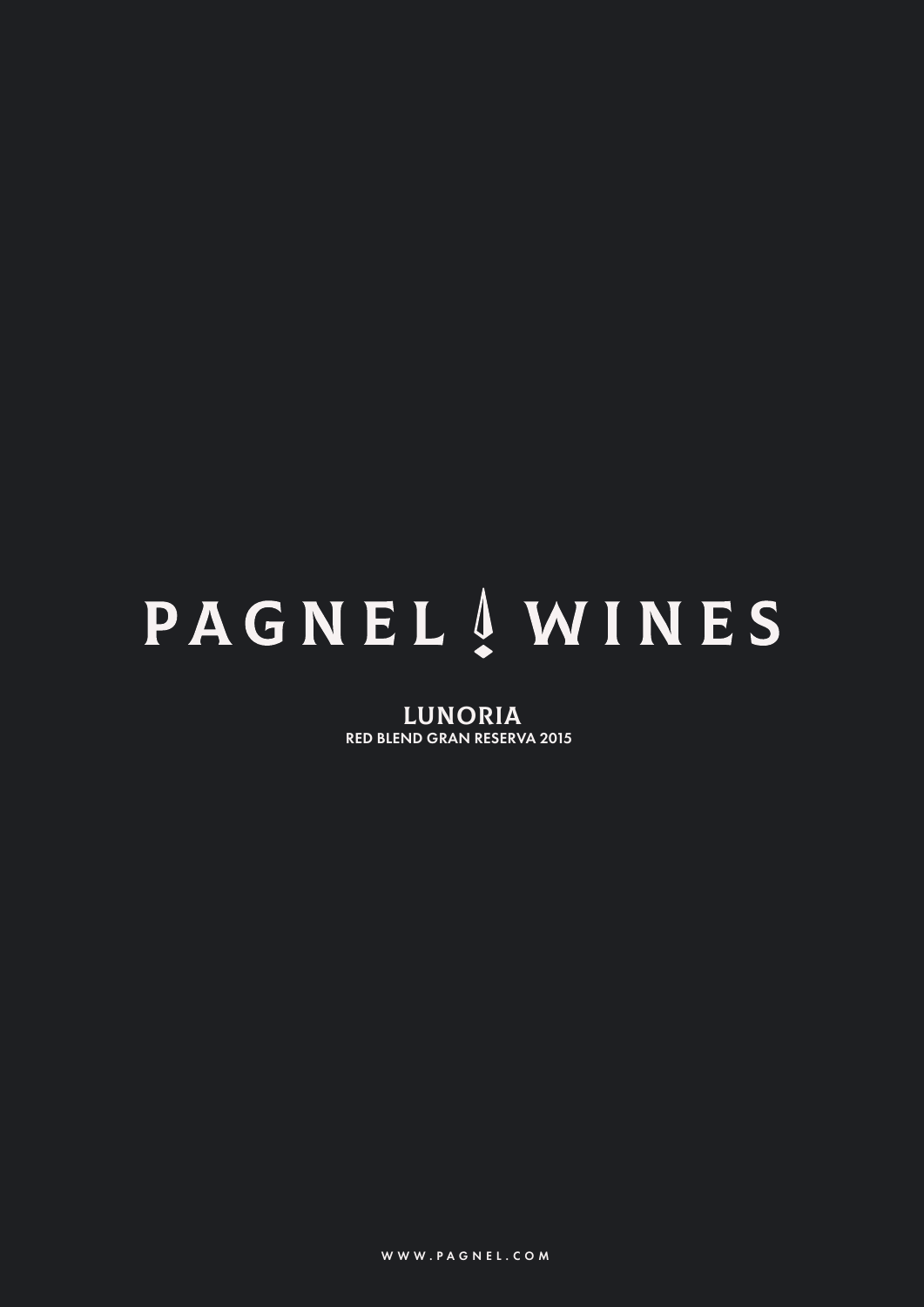# **PAGNEL** WINES

WWW.PAGNEL.COM

# 2015 SPECIAL SOLLECTION VISA VERTIENTP PAGNED

#### LUNORIA RED BLEND GRAN RESERVA 2015

Is a red blend from Sagrada Familia area, a classical Chilean area of Curicó Valley well known for his red wines. Has a Mediterranean climate that favors a healthy growing season with a wide thermal amplitude between day and night, which provides a slow maturation of grapes.

Cabernet Sauvignon and Carmenere complement each other and shows complex flavours, balanced acidity and soft tannins. The spicy and vegetable touches of Carmenere with the fruit of Cabernet makes an elegant and incredible wine. We care that the barrel aging never covers the fruit and the aromas that the terroir naturally delivers.

Lunoria is a reference to the moon. We named the wine like that because on the first harvest all the principal events in the process to make wine (veraison, harvest, putting into barrels) were done by coincidence on full moon. After this beautiful coincidence we decided to call the wine Lunoria as a reminder of the unknown and unpredictable precious things that life can give you and amaze you.

> **@** @PAGNELWINES CHILE, 2021